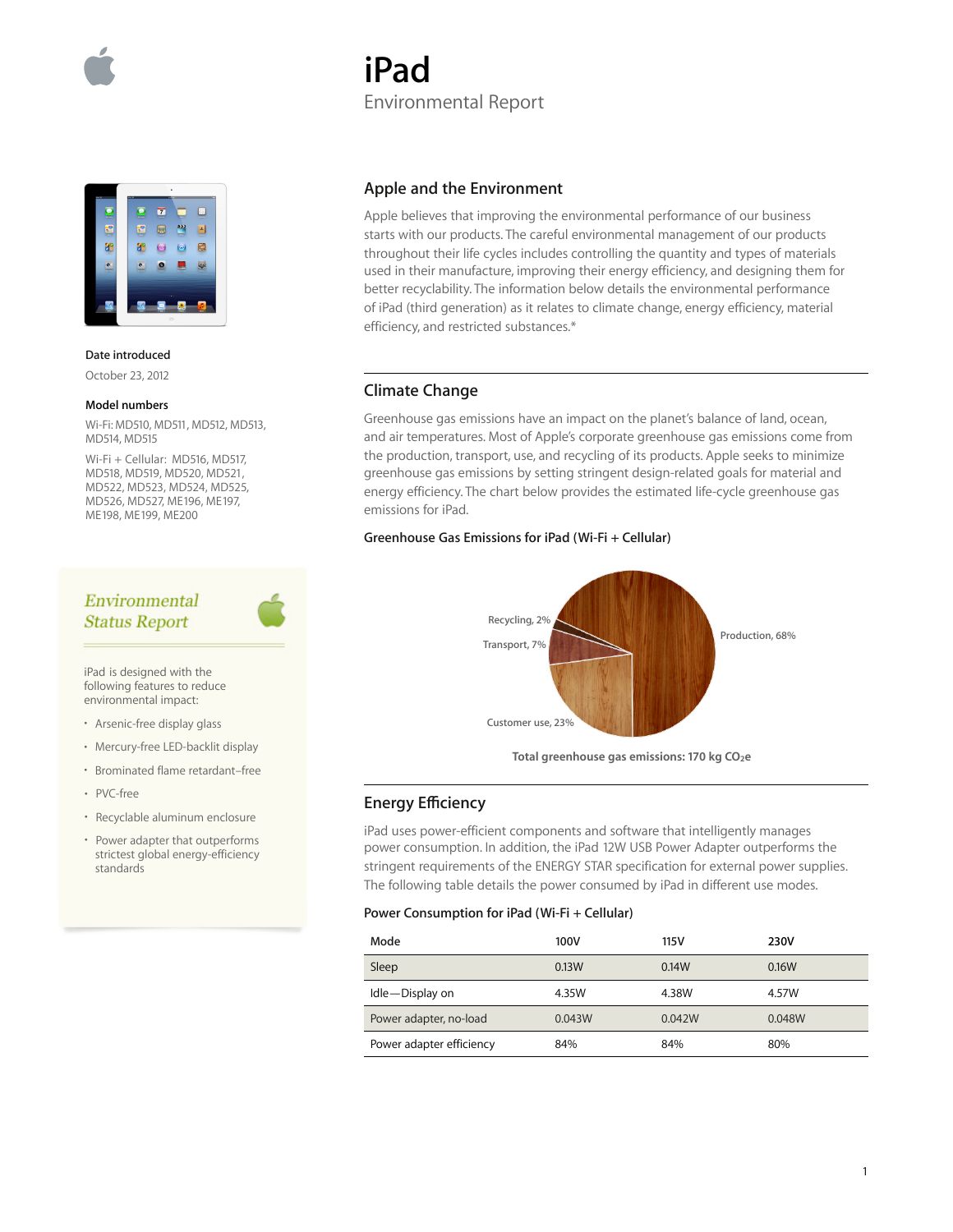### **Battery chemistry**

- Lithium-ion polymer, 42.5 Whr
- Free of lead, cadmium, and mercury

## **Material Efficiency**

Apple's ultracompact product and packaging designs lead the industry in material efficiency. Reducing the material footprint of a product helps maximize shipping efficiency. It also helps reduce the energy consumed during production and material waste generated at the end of the product's life. iPad is made of aluminum and other materials highly desired by recyclers. The chart below details the materials used for iPad.

### **Material Use for iPad (Wi-Fi + Cellular)**



### **Packaging**

The packaging for iPad is highly recyclable. It uses corrugated cardboard made from a minimum of 38 percent post-consumer recycled content, and molded fiber made entirely from recycled content. In addition, its packaging is extremely material efficient, allowing up to 52 percent more units to be transported in an airline shipping container compared with the original iPad. The following table details the materials used in iPad packaging.

### **Packaging Breakdown for iPad (U.S. Configurations)**

| Material                        | Retail box | Retail and<br>shipping box |
|---------------------------------|------------|----------------------------|
| Paper (corrugate, molded fiber) | 212q       | 445g                       |
| High-impact polystyrene         | 70g        | 70 <sub>a</sub>            |
| Other plastics                  | 9g         | 9q                         |

## **Restricted Substances**

Apple has long taken a leadership role in restricting harmful substances from its products and packaging. As part of this strategy, all Apple products comply with the strict European Directive on the Restriction of the Use of Certain Hazardous Substances in Electrical and Electronic Equipment, also known as the RoHS Directive. Examples of materials restricted by RoHS include lead, mercury, cadmium, hexavalent chromium, and the brominated flame retardants (BFRs) PBB and PBDE. iPad goes even further than the requirements of the RoHS Directive by incorporating the following more aggressive restrictions:

- Arsenic-free display glass
- Mercury-free LED-backlit display
- BFR-free
- PVC-free



iPad retail packaging consumes 13 percent less material and allows up to 52 percent more units to fit in each airline shipping container than the original iPad.